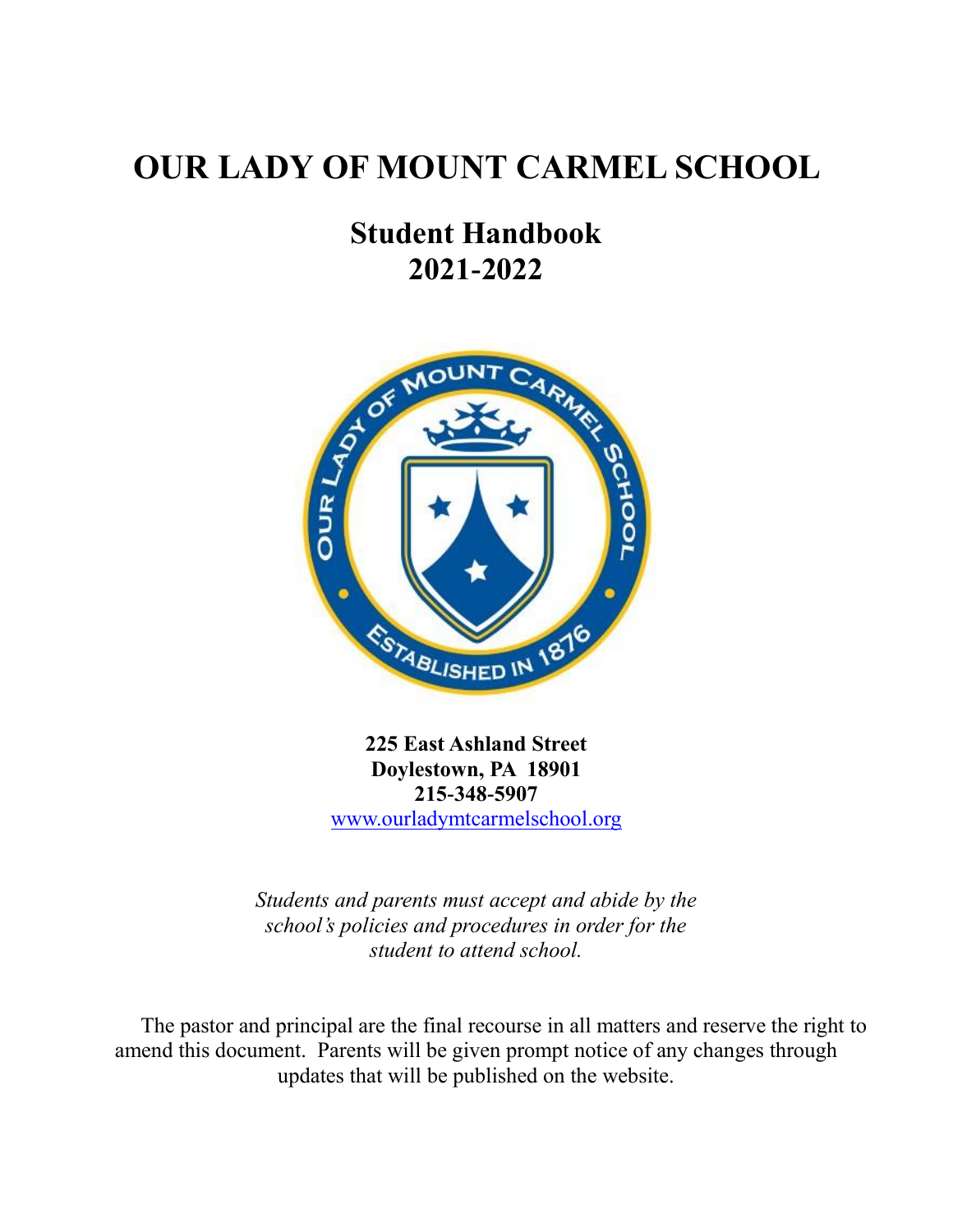#### **MISSION STATEMENT**

Our Lady of Mount Carmel is a Catholic elementary school proclaiming the good news of Jesus Christ, our foundation and inspiration. In partnership with families, students learn about the person of Jesus, worship as members of the Church community and offer service to the less fortunate. Our Lady of Mount Carmel seeks to educate the whole child through its strong academic program and to enrich the total person through co-curricular and extracurricular activities. We strive to provide a quality education that empowers students to lead and serve in our diverse, global society.

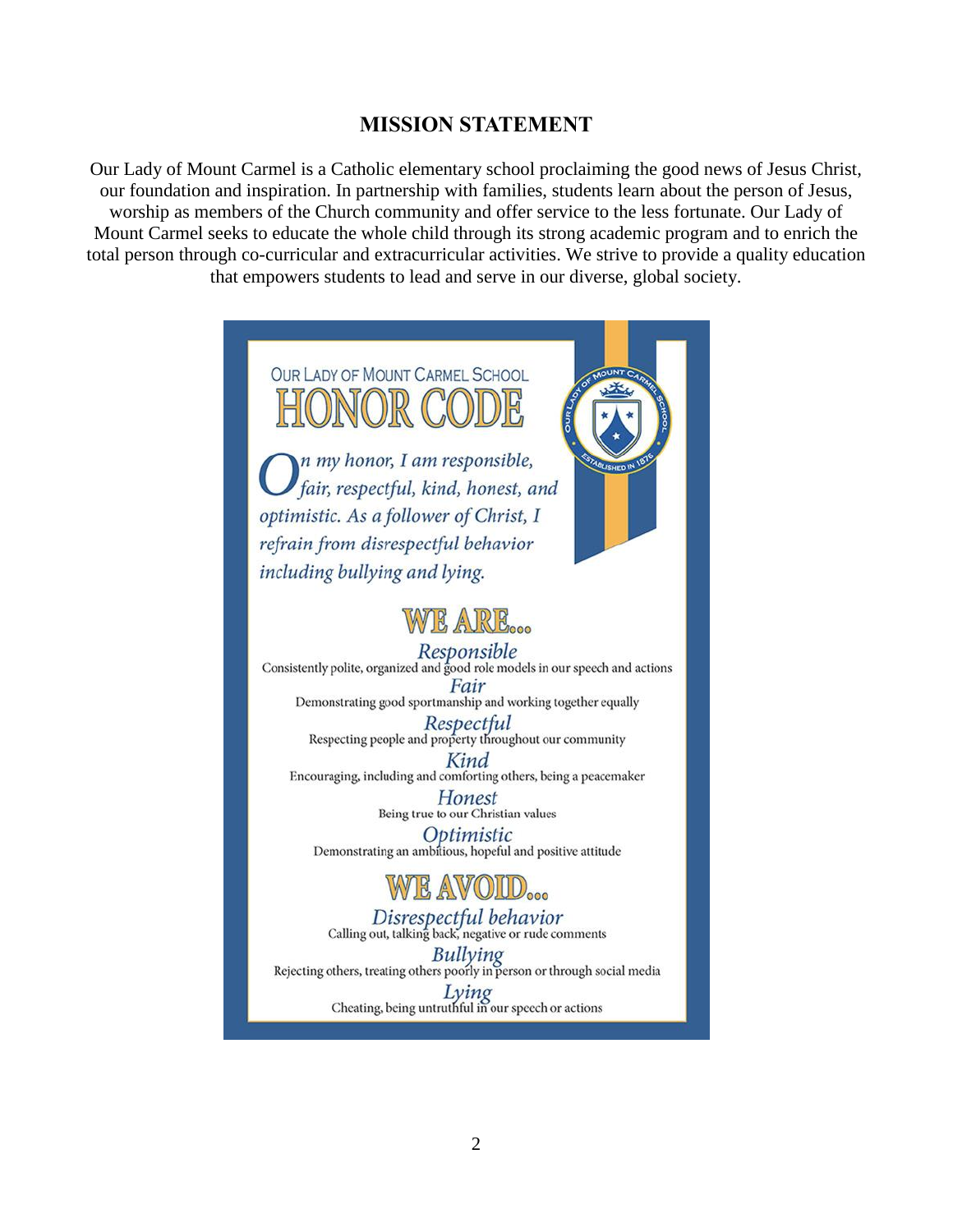# Table of Contents

| Page 2  | <b>Mission Statement</b><br><b>Honor Code</b>                                                      |  |
|---------|----------------------------------------------------------------------------------------------------|--|
| Page 4  | Absences<br><b>Academic Honors</b><br>Acceptable Use for Technology Policy                         |  |
| Page 5  | <b>Access to Students</b>                                                                          |  |
| Page 6  | C.A.R.E.S.<br>Communication<br><b>Custody Issues</b>                                               |  |
| Page 7  | Discipline                                                                                         |  |
| Page 9  | <b>Early Release</b><br><b>Electronic Devices</b><br>Food Allergies                                |  |
| Page 10 | Forgotten Items<br>Homework<br><b>Inclement Weather</b>                                            |  |
| Page 11 | Lost and Found<br><b>Medication Dispensing</b><br>National Junior Honor Society                    |  |
| Page 12 | Performance Uniforms<br>Physician and/or Dental Appointments<br><b>Report Cards</b>                |  |
| Page 13 | <b>School Hours</b><br><b>School Records</b><br><b>School Trips</b><br><b>Standardized Testing</b> |  |
| Page 14 | Tardiness<br>Telephone<br>Transportation<br><b>Uniform Policy</b>                                  |  |
| Page 15 | Vacation                                                                                           |  |
| Page 16 | <b>Visitors and Volunteers</b>                                                                     |  |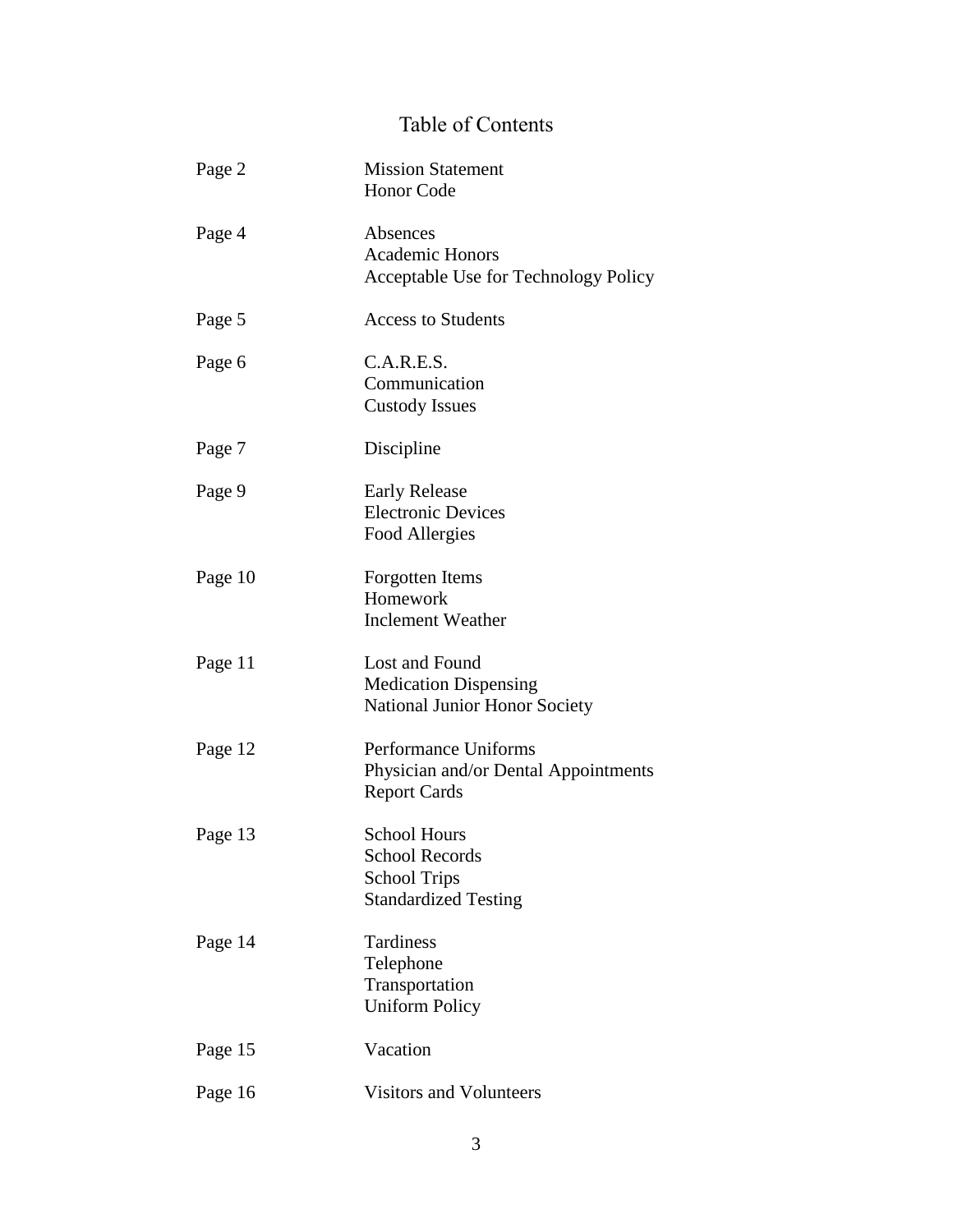## **ABSENCES**

Each student is expected to attend school on a consistent and punctual basis, with absences only for serious reasons such as illness or family emergency.

A parent must report his/her child's absence on a daily basis. The attendance line (215-348-8899) is available from 4:00 PM through 8:30 AM. Specific directions will be available on a recorded message. A written note must be sent to the child's homeroom teacher on the day of the child's return from an absence of any length. A written note is also required for an early release.

A parent of a student who is absent for three or more consecutive days should present written verification of the reason for the absence from a licensed medical authority on the day that the student returns to class.

Homework requests may be made only for absences due to illness. Requests must be made through the office at the time the absence is reported or no later than 12:00 Noon. Homework will be available for pickup from dismissal time until 4:00 PM at the station outside the office. If homework is not retrieved by the following morning, it will be returned to the homeroom teacher for safekeeping. Homework requests cannot be accepted on days when there is an early dismissal.

## **ACADEMIC HONORS**

Academic Honors are awarded to students in seventh and eighth grades at the end of each marking period. In order to qualify for Honors, students must earn a minimum grade of 90 in all graded subjects (88 in Honors Math) and a "3" or "4" in Personal and Social Growth, Effort and Study Skills, and all cocurricular subjects.

## **ACCEPTABLE USE FOR TECHNOLOGY POLICY**

Our school will make every effort to provide a safe environment for learning with technology including Internet safeguards. The students and school community are granted the privilege of using the computer hardware and software, peripherals, and electronic communication tools including the Internet. With this privilege comes the responsibility to use the equipment correctly and to respect the intellectual property of others.

*Educational Purpose/Appropriate Use* - All technology use and Internet access is provided solely for educational purposes. Educational sites and teacher-created assignments are to be used to enhance student learning. Students may not access entertainment sites, for example social networking sites or gaming sites, except for educational purposes under teacher supervision. Expressed permission to use the Internet and hardware/software in any area of the school must always be obtained.

*Copyright/Intellectual Property -* All materials obtained from the work of others should be properly cited. Students are expected to respect the rights of and the intellectual property of others in accordance with Federal Copyright Law. Transferring copyrighted material to or from a school computer or student essays, papers or assignments without expressed permission of the owner is a violation of Federal Law. In addition, a student may not copy the work of a peer and represent it as his/her own.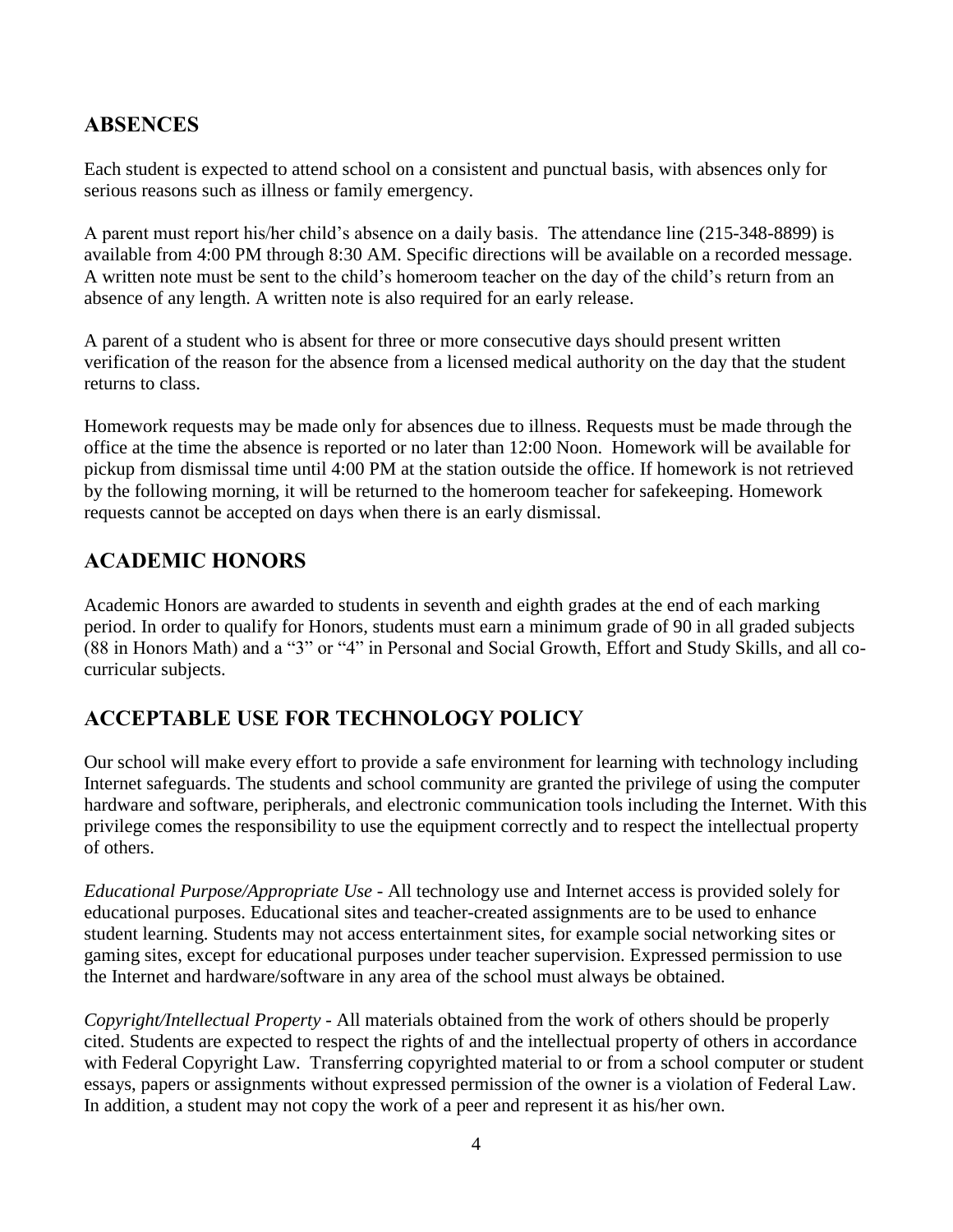#### *Examples of Unacceptable Uses* -

- Users must not use equipment to harass, threaten, deceive, intimidate, offend, embarrass, or annoy any individual.
- Users must not post, publish, or display any defamatory, inaccurate, violent, abusive, profane or sexually oriented material. Users must not use obscene, profane, lewd, vulgar, rude or threatening language. Users must not knowingly or recklessly post false information about any persons, students, staff or any other organization.
- Users must not use a photograph, image or likeness of any student or employee without the express permission of that individual and the principal. Users must not use school equipment to create any site or post any photo, image or video of another individual except with express permission of that individual and the principal. Maintaining or posting material to a website or blog that threatens a likelihood of substantial disruption in school, including harming or interfering with the rights of other students to participate fully in school or extracurricular activities, is a violation of the Acceptable Use Policy and subject to the disciplinary measures found herein.
- Users must not attempt to circumvent system security, guess passwords, or in any way gain access to secured resources, another person's files or another person's password.
- Users must not install, move, delete, download, upload, reconfigure, or modify any software or files on school equipment without permission.
- Users must not move, repair, modify, or attach external devices to the systems without permission.
- Users must not deliberately visit a site known for unacceptable material or any material that is not in support of educational objectives. Students must not access entertainment sites, for example social networking sites or gaming sites, except for educational purposes under teacher supervision.
- Users are not to plagiarize content and may not present the work of another as their own without properly citing that work.
- Users must not violate license agreements or copy protected media. Users must not use technology for any illegal activity. Use of the Internet for commercial gains or profits is not allowed from an educational site.
- If a user accidentally accesses a questionable website, he/she should promptly exit the site and report it to the teacher immediately.

*Reporting* - Users must report immediately any damage or change to the school's hardware/software that is noticed by the user.

Infractions against these regulations may result in the loss of the use of the school network, computers and software, including Internet access. A student committing an infraction will be expected to complete work at home or by hand at school.

## **ACCESS TO STUDENTS**

In order to maintain good order and eliminate distractions to the student body, parents are not permitted to visit the classrooms, cafeteria, or recess yard during the day except by arrangement. Parents who have been invited to meet with a class for a special activity are required to sign in at the office before they proceed to the classroom.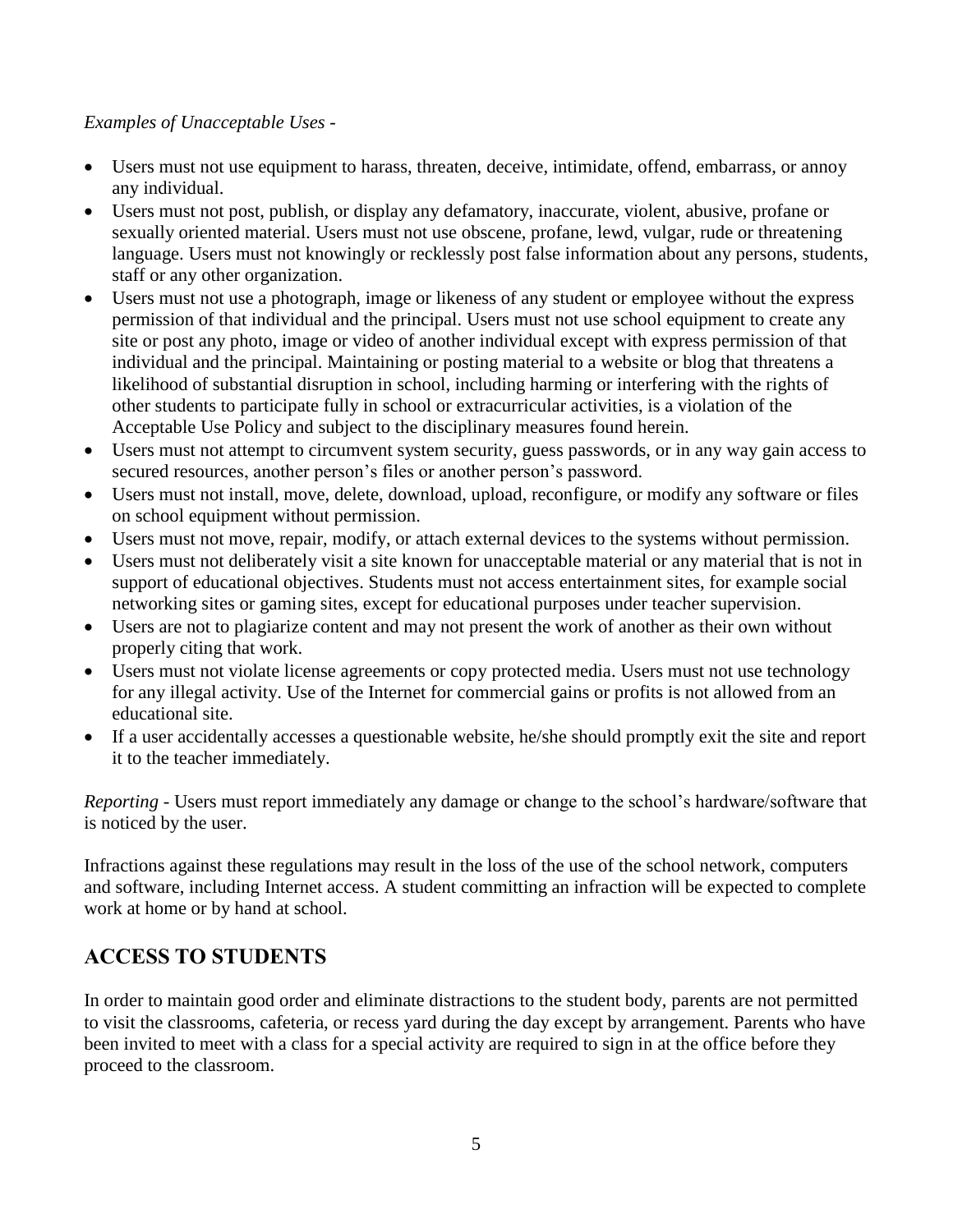## **C.A.R.E.S.**

Our Lady of Mount Carmel School offers a before and after-school C.A.R.E.S. (Children Are Receiving Extended Services) program. Information is available in the school office and on the school website. Students must register to attend.

#### **COMMUNICATION**

Information packets are mailed to each family during the month of August, and pertinent information is posted and updated frequently on our website at www.ourladymtcarmelschool.org.

Parents and students have the opportunity to visit classrooms, meet teachers, and discuss curriculum at the optional Open House and at the Back-to-School Night in early September.

Parent-teacher conferences are held in the fall. A conference sign-up sheet will be available in each classroom on Back-to-School Night for students at all grade levels. These conferences will be arranged on a first-come, first-served basis. Parent conferences may also be arranged privately by appointment throughout the school year.

It is the right and privilege of parents to advocate for their child with the professional and support staff as long as they do so with reasonableness, respect and privacy. Correspondence sent via voicemail, personal note, email or letter should be limited to a statement of the parent's concern and/or question and a suggestion of a meeting time within the school day if that is warranted. In response, the principal, a teacher or a staff member will contact the parent (usually within 24 hours). Concerns or inquiries that do not meet the standard for reasonableness, respectfulness and privacy will not receive a response from the school staff. It is requested that parents refrain from writing comments on the bottom of a student's paper and returning them in full view of the child. Comments of a delicate nature require the privacy of an envelope.

## **CUSTODY ISSUES**

Parents need to inform the school when legal custody of their child(ren) resides with one parent. The parent should furnish the school with a copy of the custody agreement that will assist the principal and teachers in making effective decisions as the need to do so arises. Custodial parents likewise need to inform the school and provide documentation when restraining orders are in effect.

Parents and/or guardians who have legal custody of the student may attend school meetings, participate in educational decisions and review educational records regarding that student. Persons who do not have legal custody (including those with visitation rights but not legal custody) have no such educational rights and may not participate in these matters.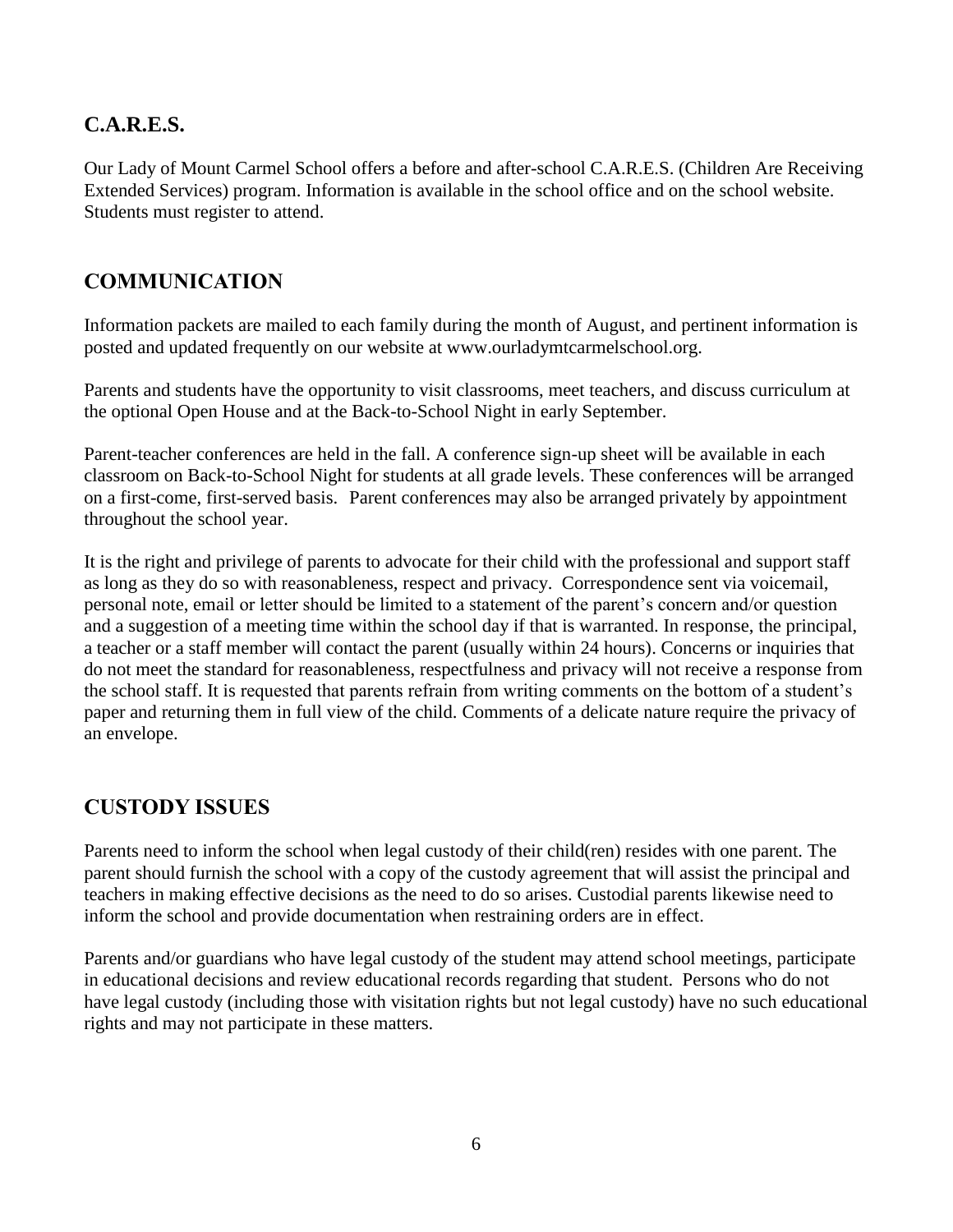## **DISCIPLINE**

Discipline is as fundamental in Catholic Education as it is in Catholic life. Discipline can be considered from two points of view:

*Intellectual - the ability to think clearly and logically in light of correct principles. Moral - the habit of always acting in conformity with the right reason, which is a virtue.*

The essence of Christian moral discipline is self-discipline. General school discipline and guidelines are based on respect for each person and are developed to create and maintain a safe environment in which to learn. If a student violates Our Lady of Mount Carmel's school rules or acts to prevent others from achieving these goals, the student will receive a consequence and the parent or guardian will be notified. Corporal punishment will not be used at Our Lady of Mount Carmel School.

Guidelines for positive self-discipline are outlined in the OLMC School Honor Code (page 2).

## Grades  $K - 3$

The homeroom teacher will administer consequences for minor offenses. A student who receives three offenses (per trimester) will be required to write a letter of explanation to his/her parents and stay in for a silent lunch with his/her homeroom teacher. Offenses of a more serious nature or repeated minor infractions will be brought to the attention of the principal who will discuss these with the parent, by phone or in person, and administer consequences appropriate to the student's grade level. These consequences may include detention, suspension, or expulsion.

## **Grades 4 – 8**

A demerit/detention form is used. When issued, parents are required to sign and return the form. A demerit will be given for, but not limited to, the following:

- Three missed assignments;
- Disrespect and lack of cooperation;
- Minor class disruptions;
- Uniform violations;
- Excessive noise or running in the hallways;
- Gum chewing:
- Inappropriate use of technology and use of electronic devices of a minor nature.

After a student receives a third demerit, the next infraction will result in a detention. A detention may be issued without receiving prior demerits when deemed necessary. The following behaviors may warrant, but are not limited to, a detention without prior demerits:

- Deceit toward faculty or staff members;
- Slander, gossip or profanity;
- Classroom disruptions of more than a minor nature;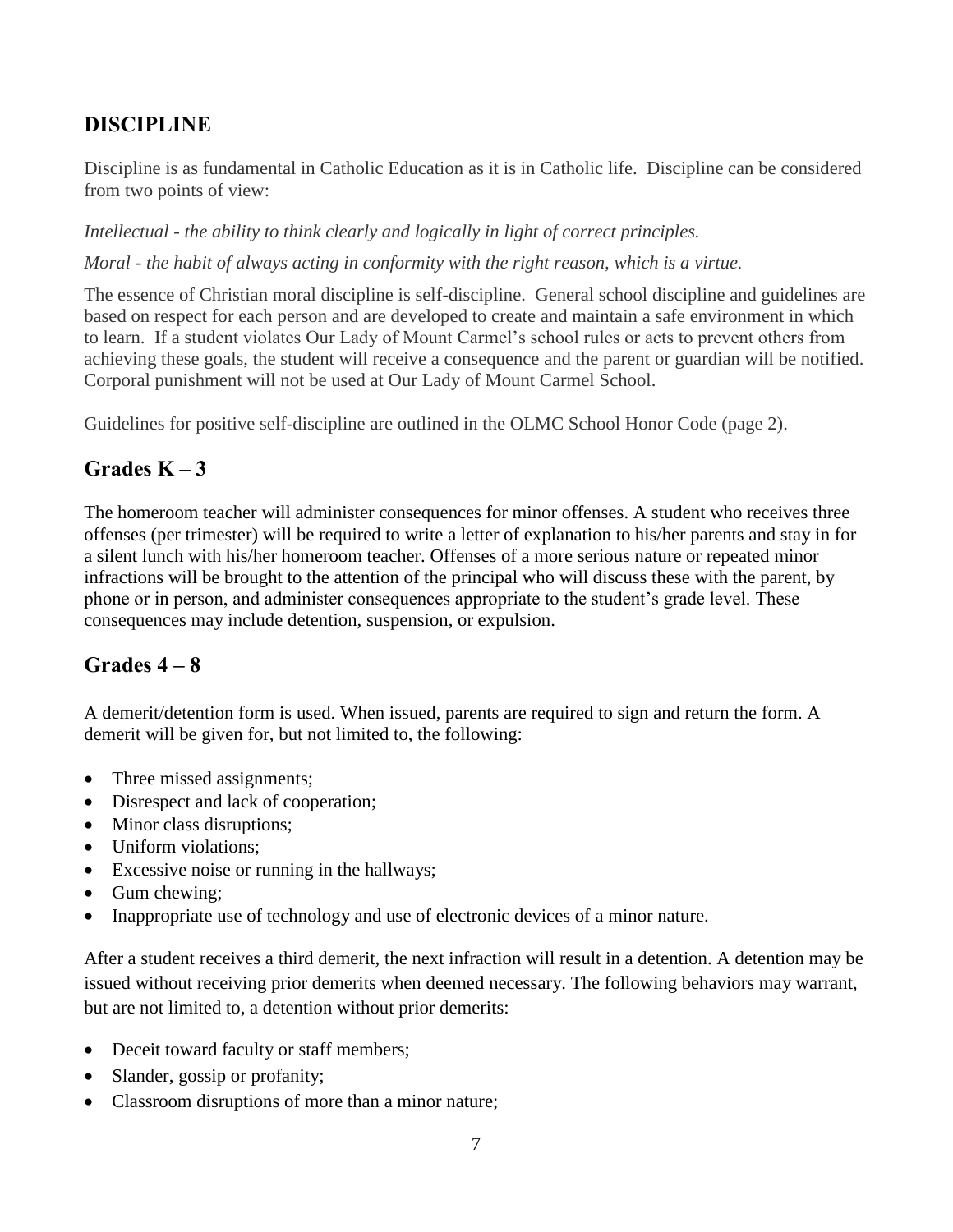- Missing classes without permission;
- Aggressive verbal or physical behavior;
- Cheating, copying, unauthorized use of test material and/or answer keys, or plagiarism;
- Inappropriate use of technology and use of electronic devices of more than a minor nature.

Detention will take place on Wednesdays from 3:30 PM – 4:15 PM. Students who have not been picked up by 4:30 PM will be sent to C.A.R.E.S. at the parent's expense.

Note that three detentions in a trimester will result in a suspension from classes. Formal suspension is a serious disciplinary action taken against a student whose behaviors constitute a major infraction. The suspension will be in-school or out-of-school at the discretion of the principal. The parents of the student will be informed of the seriousness of the situation, and the school will seek the immediate cooperation of the parents to resolve the problem. Students will be required to complete all school assignments given during the suspension.

A student is liable for an immediate suspension as a result of, but not limited to, the following:

- Aggressive verbal behavior, including the issuance of threats verbally or in writing to faculty, staff and/or peers;
- Sexual harassment:
- Theft or vandalism:
- Violent or aggressive physical behaviors that result in injury;
- The possession, use or transfer of alcohol, cigarettes, electronic cigarettes, or drugs;
- The possession, use or transfer of a weapon or firearm, or of any item that might be used to inflict bodily harm;
- Initiating or participating in bomb scares or triggering other false alarms.

Detention may be reflected and suspension will be reflected on the student's PERSONAL DEVELOPMENT AND SOCIAL GROWTH grade on his/her report card.

## **Bullying (Grades K - 8)**

Bullying is an intentional electronic, written, verbal or physical act or series of acts directed by one student towards another student or students that occurs in a school setting, on the bus**,** or during a school sponsored activity that is serious, persistent or pervasive as it occurs over time and that causes 1) substantial interference with a student's education; 2) creation of a threatening environment; and/or 3) substantial disruption of the orderly operation of the school.

A student who has been bullied is encouraged to promptly report the incident to a trusted adult: a teacher, an aide, the principal or a parent. A student who has witnessed bullying is encouraged to promptly report the incident to a trusted adult: a teacher, an aide, the principal or a parent. Reprisals or retaliation that occur against a student as a result of a good faith report of bullying are considered to be further infractions.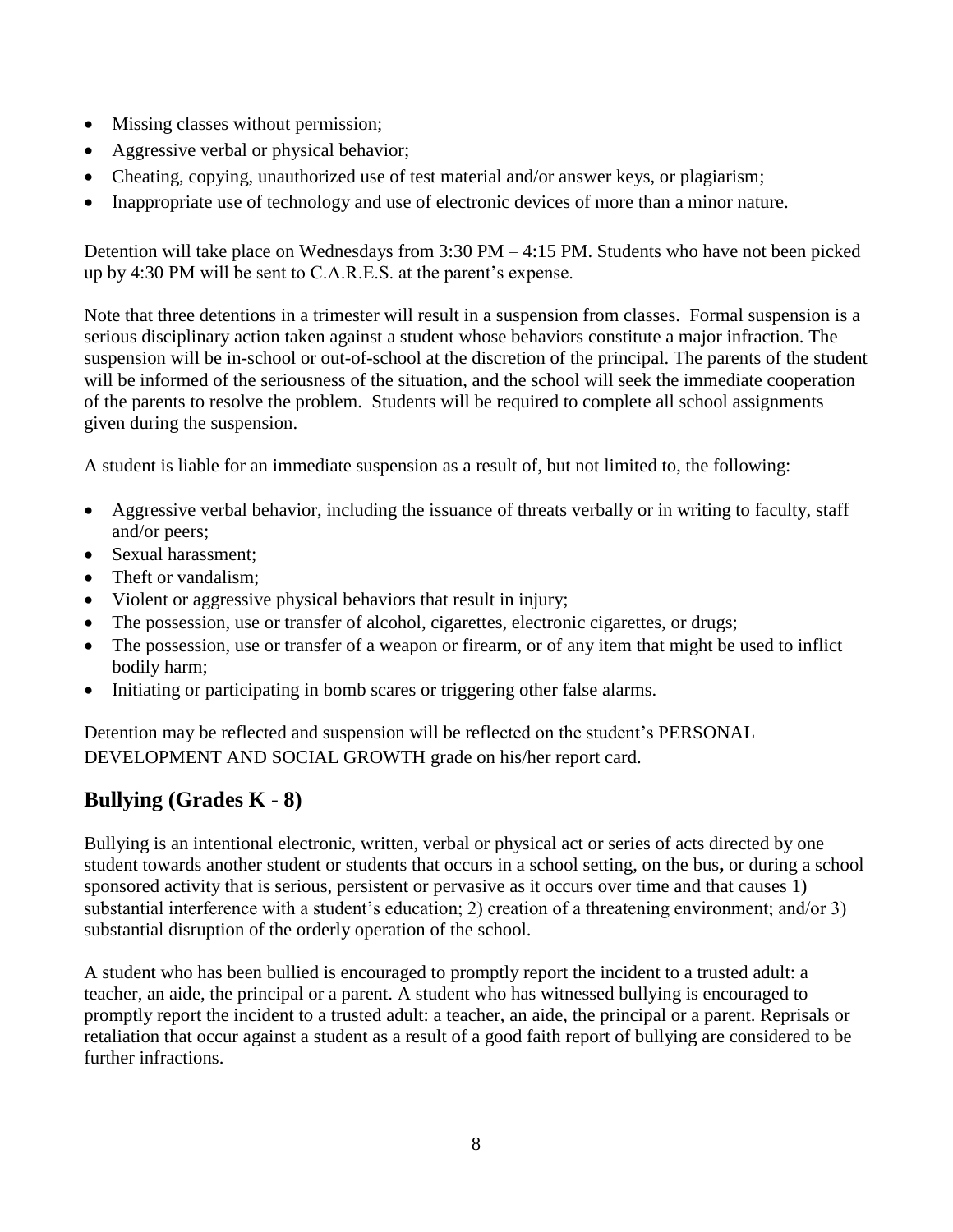A student who acts as a bully will attend a conference with school personnel and receive a consequence (demerit, detention, or suspension depending upon the seriousness of the incident). His/her parents may also be asked to meet with school personnel. If necessary, local authorities may also be notified. Referrals to a mental health professional or requests for a psychological evaluation may also take place. A student who acts as a bully may be temporarily or permanently removed from the school community if deemed necessary by the administration.

## **EARLY RELEASE**

If it is necessary for a student to be excused from school before the regular dismissal time, a note must be given to the homeroom teacher in the morning. A parent must come to the office to sign out the student. The student will remain in the classroom until his/her parent has arrived at the office**.** When he/she arrives, a parent needs to be prepared to tell the office staff the classroom or special subject in which the child can be found so that disruption to the other students will be minimized.

## **ELECTRONIC DEVICES**

The use of electronic devices, including but not limited to cell phones and iPods, is not permitted during the school day in the classroom, restrooms, cafeteria or recess yard between 8:20 AM and the time that the student departs the campus.

A cell phone, if considered necessary by the parent to communicate about after-school activities, must be kept in the "power off" position between 8:20 AM and the time that the student leaves the campus.

Use of fitness devices, such as the fitbit, is limited to those that do not utilize text or calling features. Students are not permitted to wear Smart watches.

Student may use personal e-readers to access recreational reading material. If the e-reader has Wi-Fi capability or allows access to apps or games, none of those may be used in the school building.

If the student uses an electronic device inappropriately during the day, the device will be taken from the student for the remainder of the day. Repeated use may require a conference with the parent. The school cannot accept responsibility for any lost or damaged electronic devices, make announcements, or permit the posting of flyers to locate such missing items.

#### **FOOD ALLERGIES**

To ensure his/her safety, a student with a food allergy that is documented in his/her health record and requires a standing order for medication in the event of a reaction will be allowed to eat only food that is supplied by his/her parents. To provide for treats that are offered for parties, special events, etc., he/she can maintain a snack box in the classroom that is stocked with acceptable foods by his/her parents. Teachers or the school nurse cannot accept letters of exception from parents for their child's consumption of treats for specific individual occasions.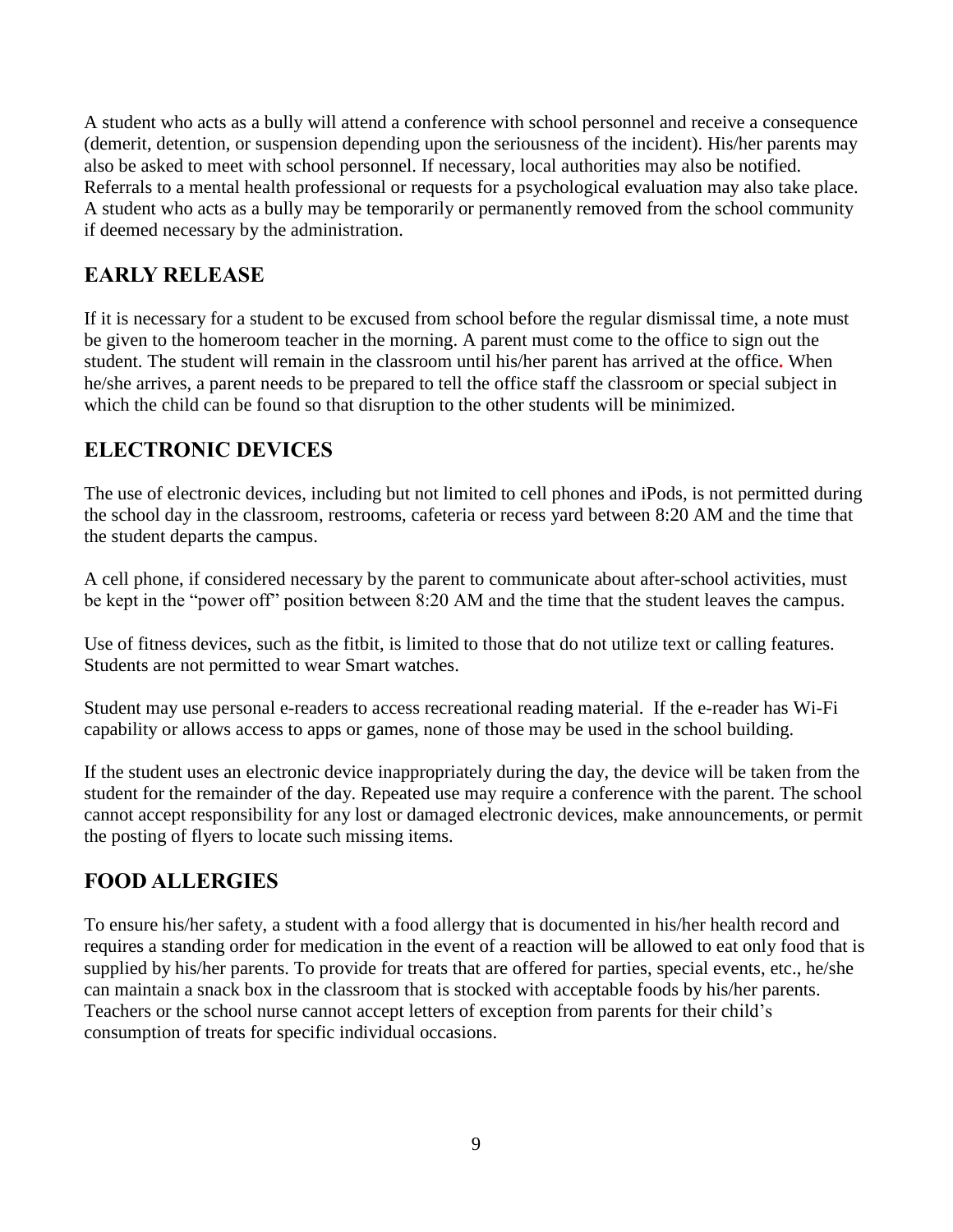#### **FORGOTTEN ITEMS**

*Lunches* – In order to minimize interruptions to the classrooms, lunches or lunch money brought to school by an adult after the beginning of the school day will be taken to the cafeteria by an aide. A student may check with the aide on duty in the cafeteria to learn if an item has been brought for him/her. Any student who does not have a lunch will receive one from the Aramark staff for an IOU (amount determined annually). It is the responsibility of the student to make his/her need for a lunch known to the aide on duty in the cafeteria.

*Books, Projects and Musical Instruments* – In order to minimize interruptions to the classrooms, academic items brought to school after the beginning of the school day will be placed in the homeroom teacher's mailbox where they usually will be picked up by the teacher at lunchtime. Musical instruments brought to school after the beginning of the school day will be kept in the office. After gaining permission from his/her teacher, a student may check there to learn if an item has been brought for him/her.

## **HOMEWORK**

Parents are asked to help their children develop good study habits by providing an orderly and quiet atmosphere in which to do homework and review material for assessments. The Archdiocese of Philadelphia has suggested the following time allotments for homework:

| Grades 1 and 2 30 minutes |  |  |
|---------------------------|--|--|
|                           |  |  |

Assignments vary by teacher and subject. The objective is not time, but the extension of learning beyond the classroom. Homework is NOT optional.

Parents may request homework for a child who is absent due to illness on the attendance line anytime before 8:30 AM but no later than 12:00 Noon. It will be available from dismissal until 4:00 PM at the station outside the office on the same day that it has been requested. Homework that has not been retrieved by the following morning will be returned to the homeroom teacher for safekeeping. Homework requests cannot be accepted on days when there is an early dismissal.

Detailed homework guidelines will be distributed to the parents at each grade level in the fall. The teachers post daily and long-term assignments on OptionC.

#### **INCLEMENT WEATHER**

The individual public school district superintendents are responsible for the closing of the schools before the day begins or the early closing of schools once the children are already in session. The decision is based on the information received from the radio, the local police and the transportation companies. If the Central Bucks School District is closed, then Our Lady of Mount Carmel School is closed. If any other district is closed, but Central Bucks Schools are open, then Our Lady of Mount Carmel School is open. If a family resides in a school district that provides transportation which differs from the announced schedule of OLMC School on a delayed opening day, it will be the responsibility of the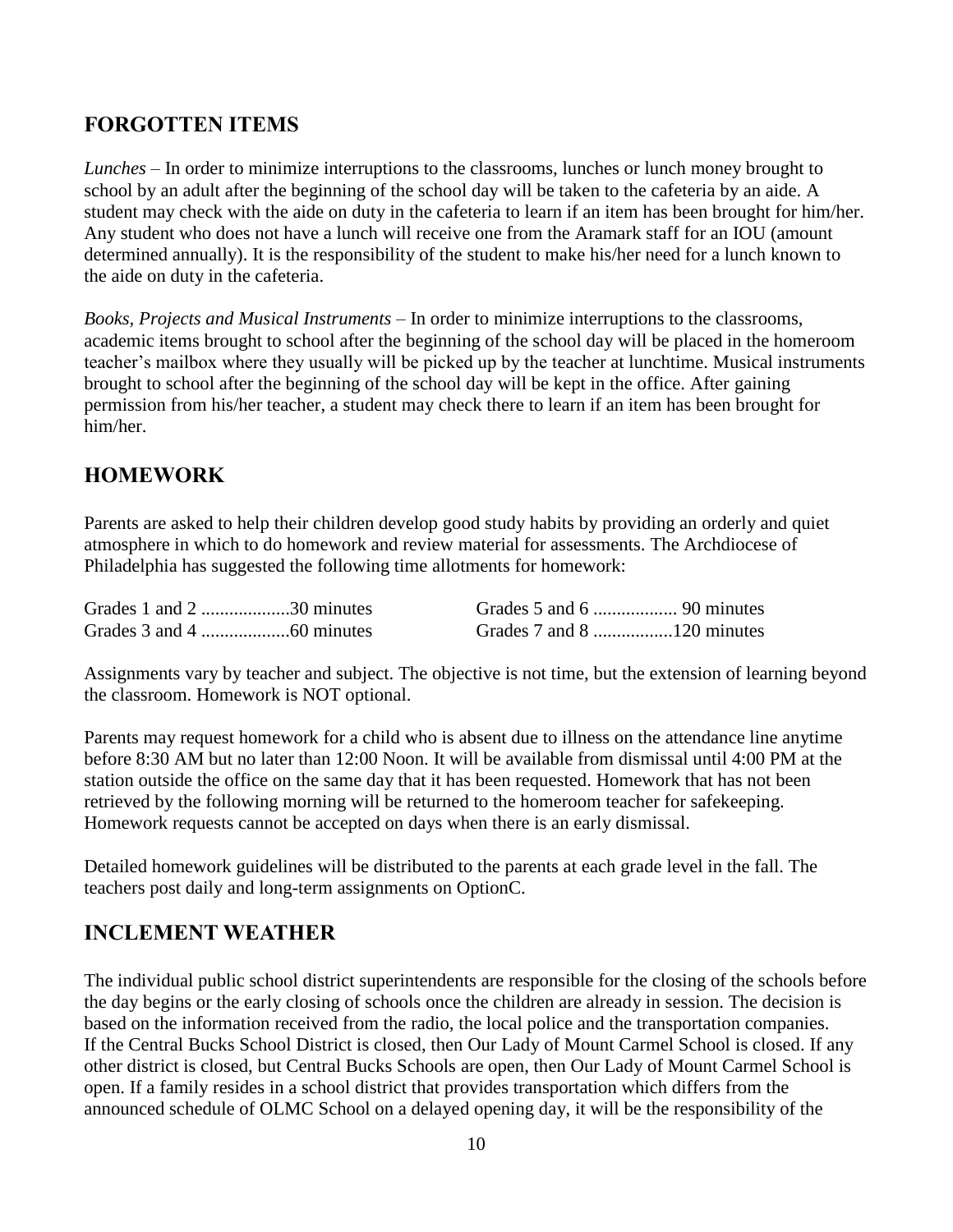parent to determine the possibility of bus service for his/her child. A student cannot arrive earlier than the announced delayed opening time even if the district in which he/she resides is transporting at an earlier time.

*School Cancellation* – On a day when school is cancelled entirely in the early morning, an announcement will be made through the OptionC automated phone notification system.

*Delayed Opening and Early Closing* – On a day when a delayed opening is in effect or when inclement weather causes the closing of school during the day, an announcement will be made through the OptionC automated phone notification system.

Parents will complete a Back-up Early Dismissal Form in September which identifies the mode of transportation should an early dismissal be deemed necessary. Information provided to the school on the form should be noted carefully by the parents as it will be used by the teachers in this situation.

## **LOST AND FOUND**

Found items will be placed in a container in the cafeteria. If they have not been claimed within a reasonable amount of time, items will be donated to the Uniform Exchange or given to charity.

## **MEDICATION DISPENSING**

Prescription and non-prescription medication will be administered to a student during the school day only after the proper completion of the Medication Dispensing Form which is available through the Health Room. All medications must be delivered in the original and properly labeled container to the Health Room. All controlled medications must be delivered to the Health Room by an adult, counted with the nurse, recorded on the student's medication log, and signed for by both parties.

## **NATIONAL JUNIOR HONOR SOCIETY**

The Blessed Duns Scotus Chapter of the National Junior Honor Society is a duly chartered and affiliated chapter of this prestigious national organization. Membership is open to those seventh and eighth grade students who meet the required standards in five areas of evaluation: scholarship, leadership, service, citizenship and character. Standards for selection are established by the national office of NHS/NJHS and have been revised to meet our local chapter needs. Students are selected to be members by a Faculty Council and inducted by the principal, who bestows this honor upon qualified students each October.

In order to be offered consideration for membership, students must have:

- A 93.0 average in each trimester of the year (grade 6 scores qualify a student for membership in grade 7 and grade 7 scores qualify a student for grade 8 membership).
- A "3" or "4" in all co-curricular subjects, Personal and Social Growth and Effort and Study Skills grades in each trimester of the year.

Students then complete a *Student Activity Information Form* in the spring that provides the Faculty Council with information regarding the candidate's service, recognitions, and community and cocurricular activities. A history of participation in school or community activities and the completion of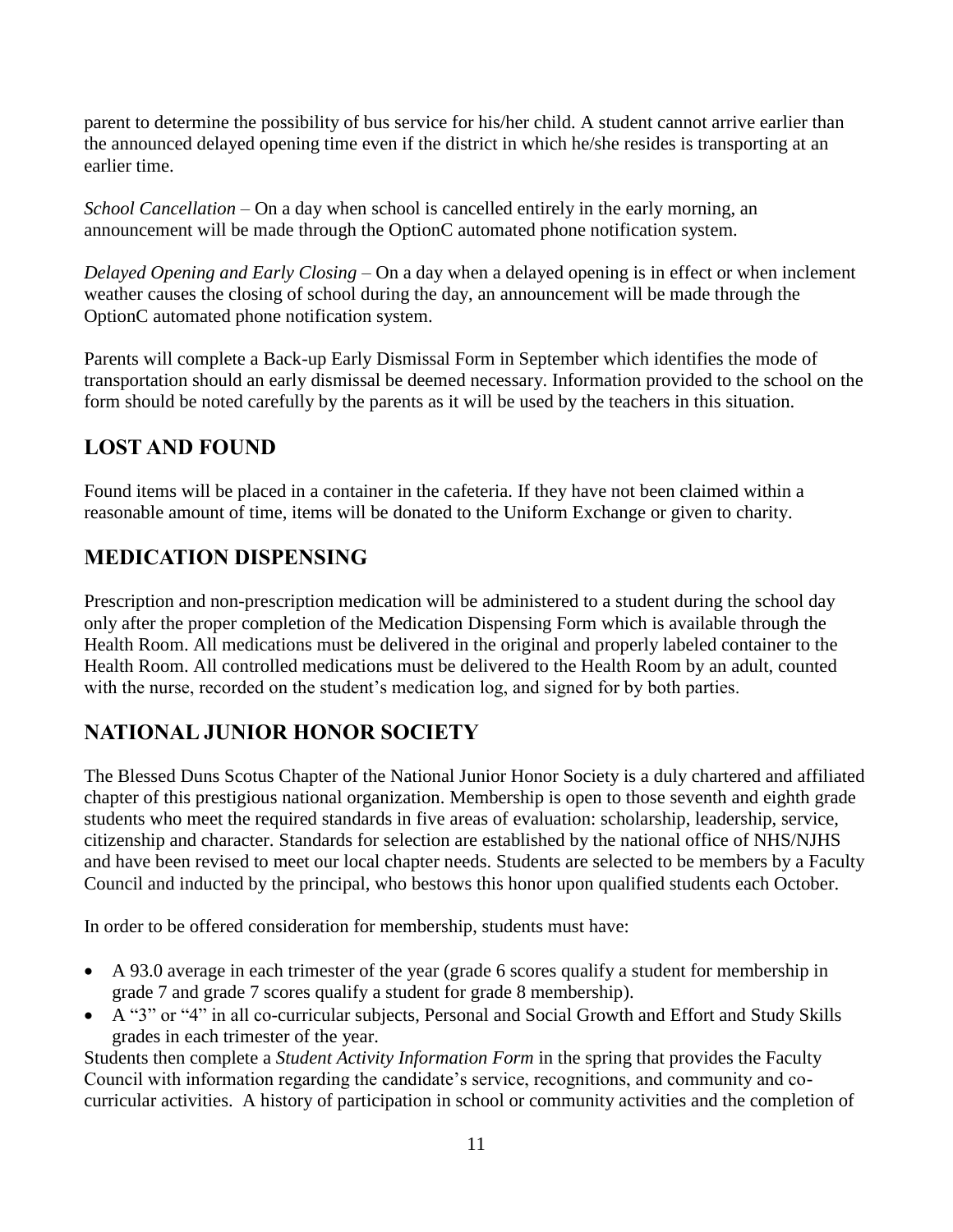service hours will be required. Those students who submit the appropriate paperwork by the deadline will be considered for membership. If, and only if, the student's Trimester III grades continue to meet the requirements, he/she will be considered as a candidate for membership in the fall of the following school year.

The Faculty Council carefully reviews the *Student Activity Information Forms* to determine membership. A majority vote of the council is necessary for selection. Candidates are notified regarding selection or non-selection in early September. Following notification, a formal induction ceremony is held to recognize all the newly-selected members.

Once inducted, new members are required to maintain the same level (or better) of academic performance and behavior that led to their selection. This obligation includes, but is not limited to, regular attendance at chapter meetings and participation in the OLMC School iServe club. Students who fail to meet the academic or behavior criteria during a trimester will be counseled by a member of the Faculty Council and will be placed on a probationary status for the following trimester. Failing to meet the criteria two trimesters in a row will result in dismissal from the National Junior Honor Society.

## **PERFORMANCE UNIFORMS**

A student who participates in any performance group (Beginning Band, Advanced Band, Tone Chimes Ensemble, Fourth Grade Choir or Concert Choir) is required to wear a performance uniform for concerts and events. The uniform consists of white golf shirt with OLMC music department logo (purchased from FlynnO'Hara Uniforms), black slacks, black socks and uniform or black shoes (no leggings or sneakers).

## **PHYSICIAN AND/OR DENTAL APPOINTMENTS**

Parents are urged to arrange physician's and dentist's appointments after school hours and/or on school holidays. If this is not possible, a note must be sent to the child's homeroom teacher stating the date and time of the appointment. A parent must come to the office to sign out the student. The student will remain in the classroom until his/her parent has arrived at the office.

The State of Pennsylvania requires physical and dental examinations at certain grade levels, which will be communicated to the parents by the school nurse.

#### **REPORT CARDS**

Report cards are distributed at the end of each trimester to students in Kindergarten through grade eight.

*Grading for PERSONAL DEVELOPMENT AND BEHAVIOR* – This grade reflects the student's ability to cooperate with the policies and procedures established for the good order of the school community. Students who receive a detention for behavioral issues should not expect to receive a "3" in Personal Development and Behavior.

*Grading for EFFORT AND STUDY SKILLS* – This grade reflects the student's ability to arrive on time for school; complete and turn in homework and class work in a timely manner; attend class prepared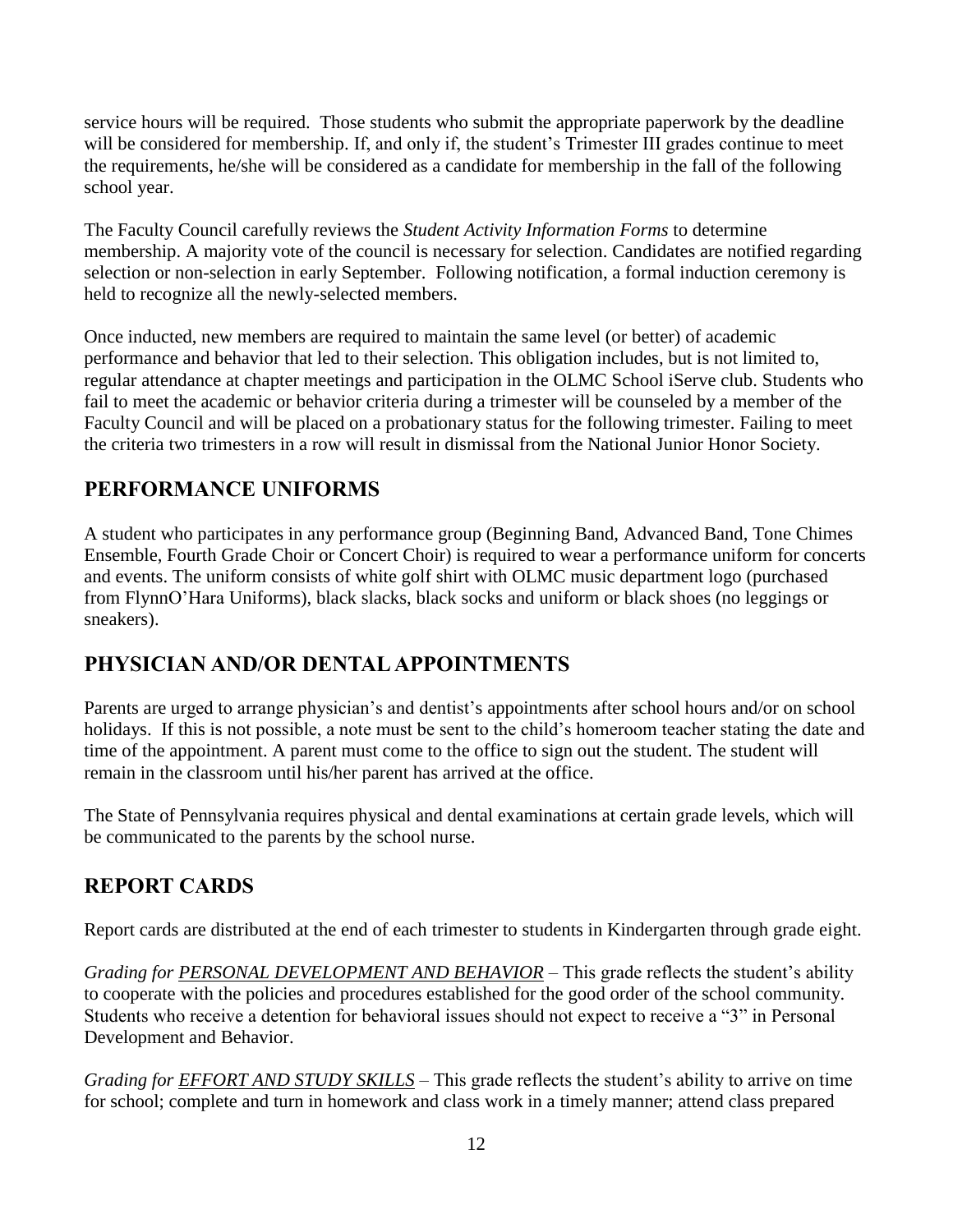with the proper materials; volunteer information and participate in classroom discussions; and complete absentee make-up work and make-up testing in a timely manner. Students who receive a detention for issues related to effort should not expect to receive a "3" in Effort and Study Skills.

## **SCHOOL HOURS**

Arrival and supervision begin at 8:20 AM. The school day begins at 8:35 AM. Students must be unpacked and at their desks ready to begin the day at that time. Students arriving after 8:35 AM must sign in at the office.

Dismissal begins at 3:15 PM. A student who is a walker becomes the responsibility of his/her parents as soon as he/she leaves the building. No further supervision is provided to a student leaving as a walker. A student who is a car rider will be supervised on the car loop until 3:30 PM. If any student has not been picked up by that time, he/she will be escorted to the office.

#### **SCHOOL RECORDS**

At the time of initial registration, a child's identity is confirmed with a certified birth certificate. The legal name that appears on the birth certificate is the name that will be used on all written school documents. Parents, unless restricted by a court or custody agreement, are entitled to access the academic records of their children. This review is done by appointment, after a written request has been submitted to the principal.

#### **SCHOOL TRIPS**

School trips are an important part of a student's educational experience and are planned to support the curriculum. Trips are a privilege. The administration reserves the right to restrict participation on field trips to those students who maintain a satisfactory record of behavior.

All chaperones need to provide documentation of the necessary clearances in order to attend a school trip. Clearances requirements are detailed in the section on Volunteers.

#### **STANDARIZED TESTING**

The *TerraNova*, Third Edition is administered to students in grades two through seven in the spring of each school year. Students are encouraged to get a good night's sleep and eat a healthy breakfast in preparation for the testing. They are also expected to be present and on time for the days of testing, which will be published on the school calendar well in advance. In addition to assessing curriculum strengths and appropriateness, the results of these tests are used for selecting students for the Honors Math program, awarding graduation recognitions, and qualifying for scholarships. Make-up sessions to accommodate a student's absence may be arranged in cases of illness.

## **TARDINESS**

A student who has five (5) unexcused tardies in any one trimester will receive one (1) detention. A student will be counted tardy after 8:35 AM. Students who arrive late by bus will not be marked tardy.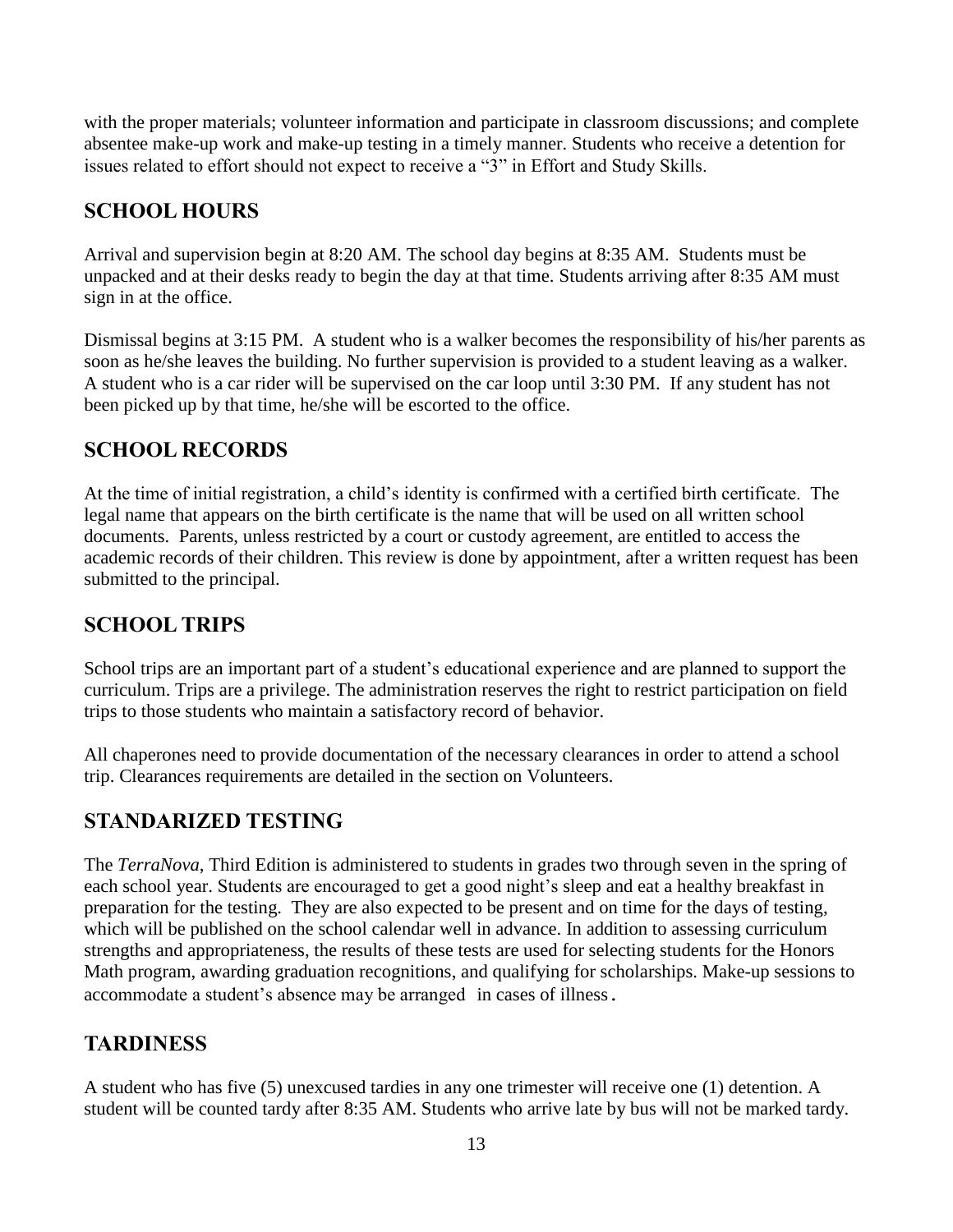Students who have a doctor/dentist note or can demonstrate a valid excuse will be marked tardy on OptionC, but the lateness will not count towards a demerit.

A conference with the principal will take place if the student accrues subsequent tardies within the same trimester.

## **TELEPHONE**

The school telephones are for business only. On occasion, permission may be granted to a student to call home using the main office telephone for forgotten supplies, projects or homework. A student may not use a cell phone anywhere on the school campus from 8:20 AM until he/she departs the campus.

## **TRANSPORTATION**

At the beginning of the year, parents designate the usual means of transportation for their children on the Daily Dismissal Plans form. A change to this usual arrangement requires a written note on the day the change will be in effect. Phone calls for transportation changes will also be accepted in the office. Parents who need to change their child's dismissal plans may indicate the change on the sign out sheet in the office no later than 3:00 PM. Daily dismissal changes are not accepted by email.

*Busses provided by the Central Bucks School District* – Central Bucks has an established procedure to request a change in a bus stop or bus for the entire year. The appropriate paperwork (Alternate Bus Stop Request) may be requested in the office and submitted to Central Bucks for approval. A change in bus stop or bus is not permitted for visiting friends after school or sporadic child care arrangements. Car transportation should be provided for these students.

*Busses provided by other school districts* – Parents in districts other than Central Bucks should consult their respective districts for specific policies.

*Misbehavior on the Bus* – Students being transported by bus become the responsibility of their respective school districts while en route on the bus. Therefore, if a behavior problem occurs, parents need to speak with the district to report the incident or behavior. Bus drivers may forward a written report to the principal if a student has been uncooperative with the bus policies. A student committing a serious infraction or receiving a second written report will be liable for having his/her bus privileges suspended and/or another consequence.

## **UNIFORM POLICY**

Uniform items must be purchased from the vendor, FlynnO'Hara Uniforms, or obtained from the Home and School uniform exchange. Substitutions, purchased elsewhere, will not be considered as meeting the uniform requirements.

All students are required to comply with the uniform policy. Uniforms are worn from the first day of classes in the fall to the last day of classes in June.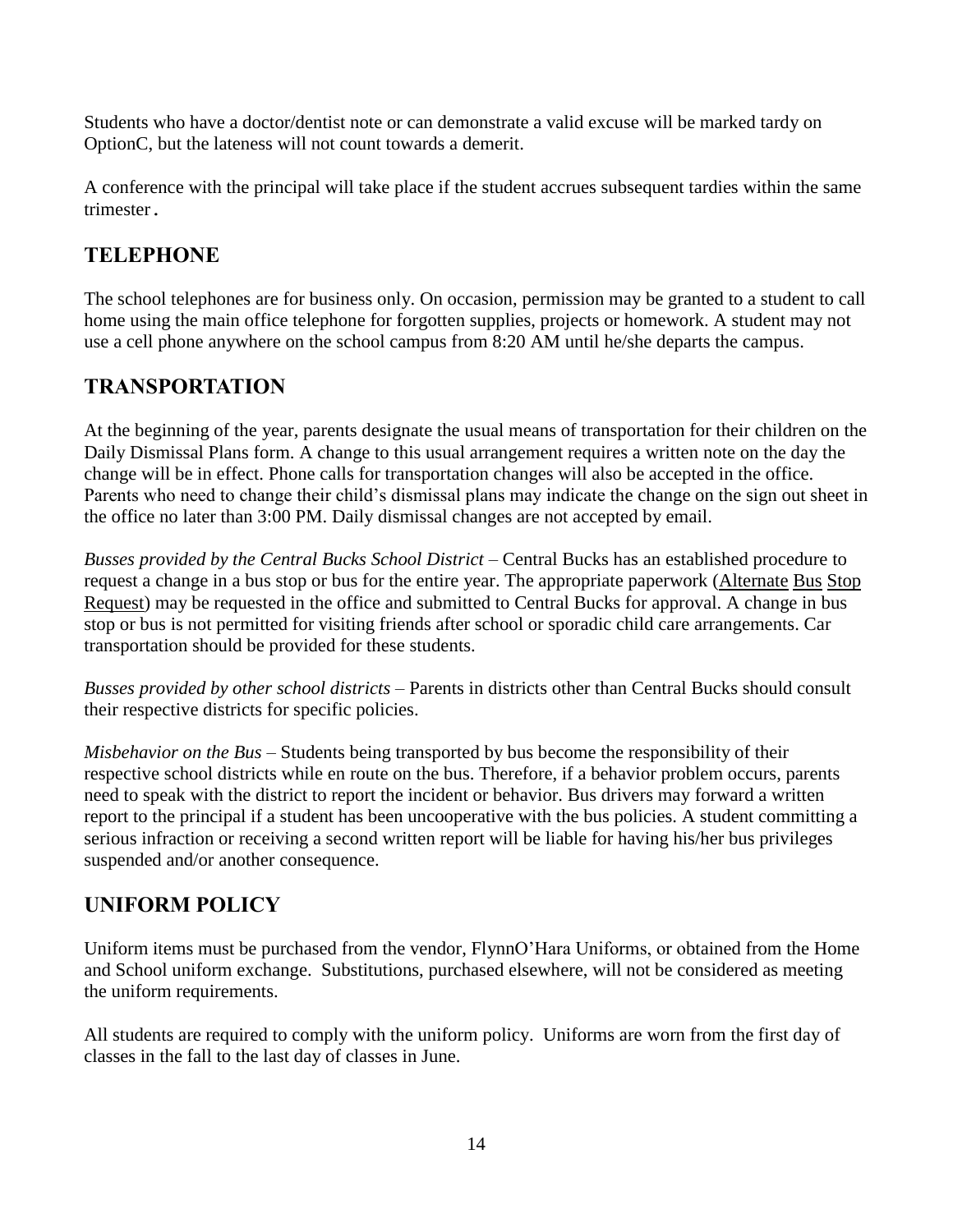Students who are not in compliance with the uniform policy or who present with unusual or distracting hairstyles or excessive or inappropriate jewelry may require a conference with the teacher and a consequence. This is defined as the following:

*Girls*— hair must be a uniform, natural color; extreme hairstyles are prohibited. Hair accessories are limited to simple white, gray, black, yellow, navy or uniform plaid hair bands, scrunchies or clips; jewelry limited to a watch, religious medal and stud earrings; makeup limited to light applications and simple colors.

*Boys*— hair must be a uniform, natural color; extreme hairstyles are prohibited. Jewelry is limited to a watch and religious medal.

If a serious reason prevents a student from wearing the required uniform for a day, a note from his/her parent explaining the reason and requesting an exception must be sent to the homeroom teacher.

Dress Down Days take place throughout the year. On those days, a student is expected to dress in clothing that is appropriate and modest for an educational setting in a Catholic school. No mini-skirts or shorts less than knee length (same length as PE shorts), no tee shirts with inappropriate language or designs, no bare shoulders or midriffs, and no tight fitting clothing will be permitted.

The principal reserves the right to restrict the attendance of or impose a consequence on a student whose hairstyle, makeup or jewelry is excessive, extreme or disruptive to the good order of the school community.

## **VACATION**

Our school calendar includes extended time off at Thanksgiving, Christmas and Easter as well as ample summer vacation. Arranging extensive vacations should be limited to these opportunities to minimize the disruption to the learning process for the student.

Requests for homework/classwork prior to departure will be honored at the teacher's discretion. Makeup lessons or tutoring will not be given by the teacher(s) upon the student's return. The parents will assume sole responsibility for reviewing work missed while a student is on vacation. Make-up testing, when possible, will be at the discretion of the teacher and at a time selected by the teacher beginning on the day after the student returns from vacation.

The rescheduling of oral presentations, if and when possible, will be at the discretion of the teacher. Long-term projects assigned before the vacation, but with a deadline during the vacation, will be due on the day the student returns. Penalties for lateness will begin that day.

Grading in-class participation or contributions to group work, where applicable, may be lowered to reflect the work that a student misses while absent.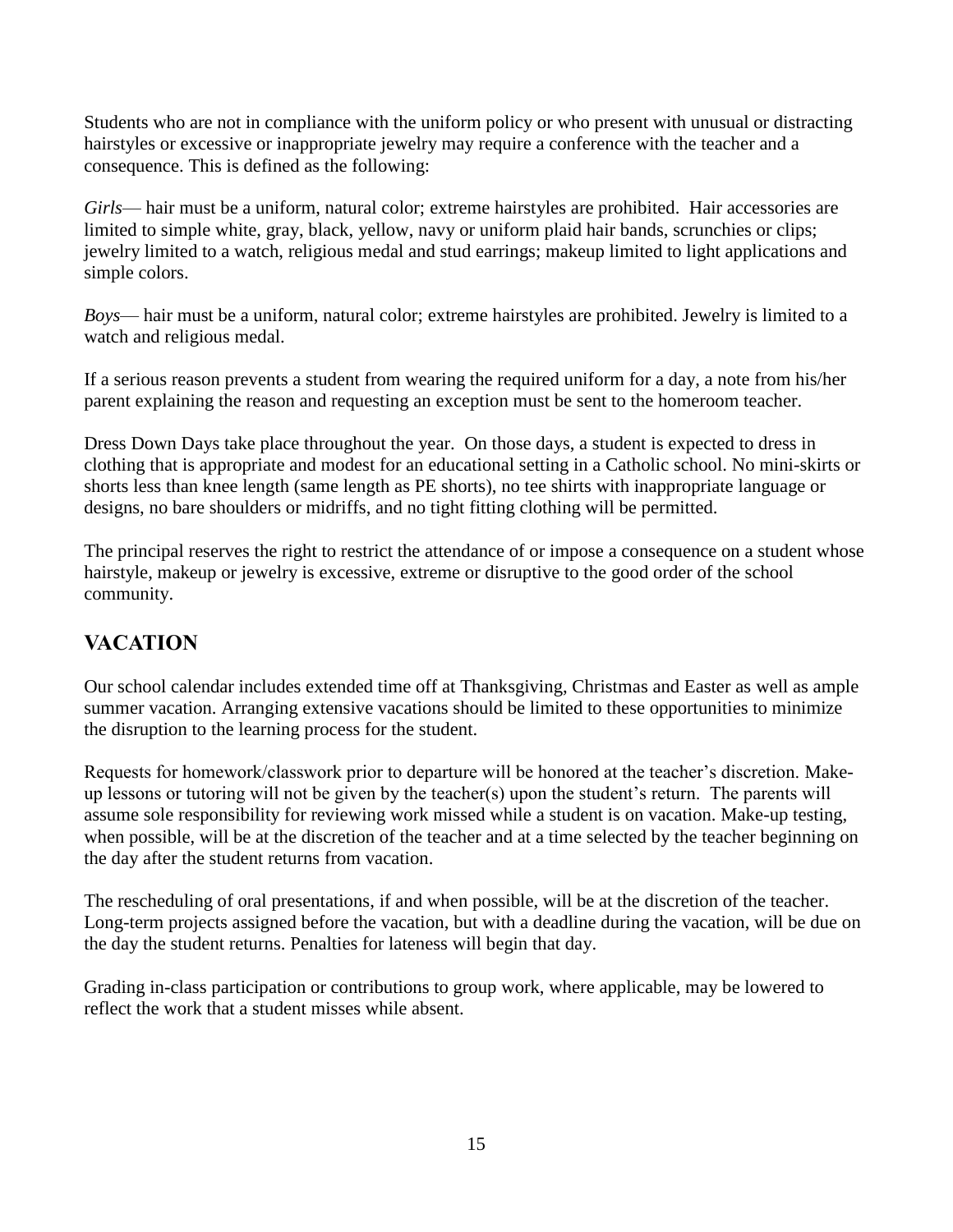## **VISITORS and VOLUNTEERS**

All visitors, including parents, must enter the school building through the main door, sign in at the office, and wear a visitor's pass. Parents may not go to a classroom, auditorium, cafeteria, or recess yard to speak with a teacher, staff member, or student without prior arrangement at any time during or after the school day.

At morning arrival, students may enter the building through the bus loop door, the car loop door or the front door. Except to take care of business in the main office, parents are not permitted in the building during morning arrival. A student who arrives after the 8:35 AM bell may not be accompanied to the classroom by his/her parent except in the case of PreK students.

All volunteers need to provide documentation of the necessary clearances. In addition, they must submit evidence of having completed the Safe Environment and Mandated Reporter training. Additional information will be available during the year from parish personnel or from the president of the Home and School Association. The list of approved volunteers for OLMC Parish is transmitted to the school periodically. Only those parents who names appear as cleared will be able to volunteer.